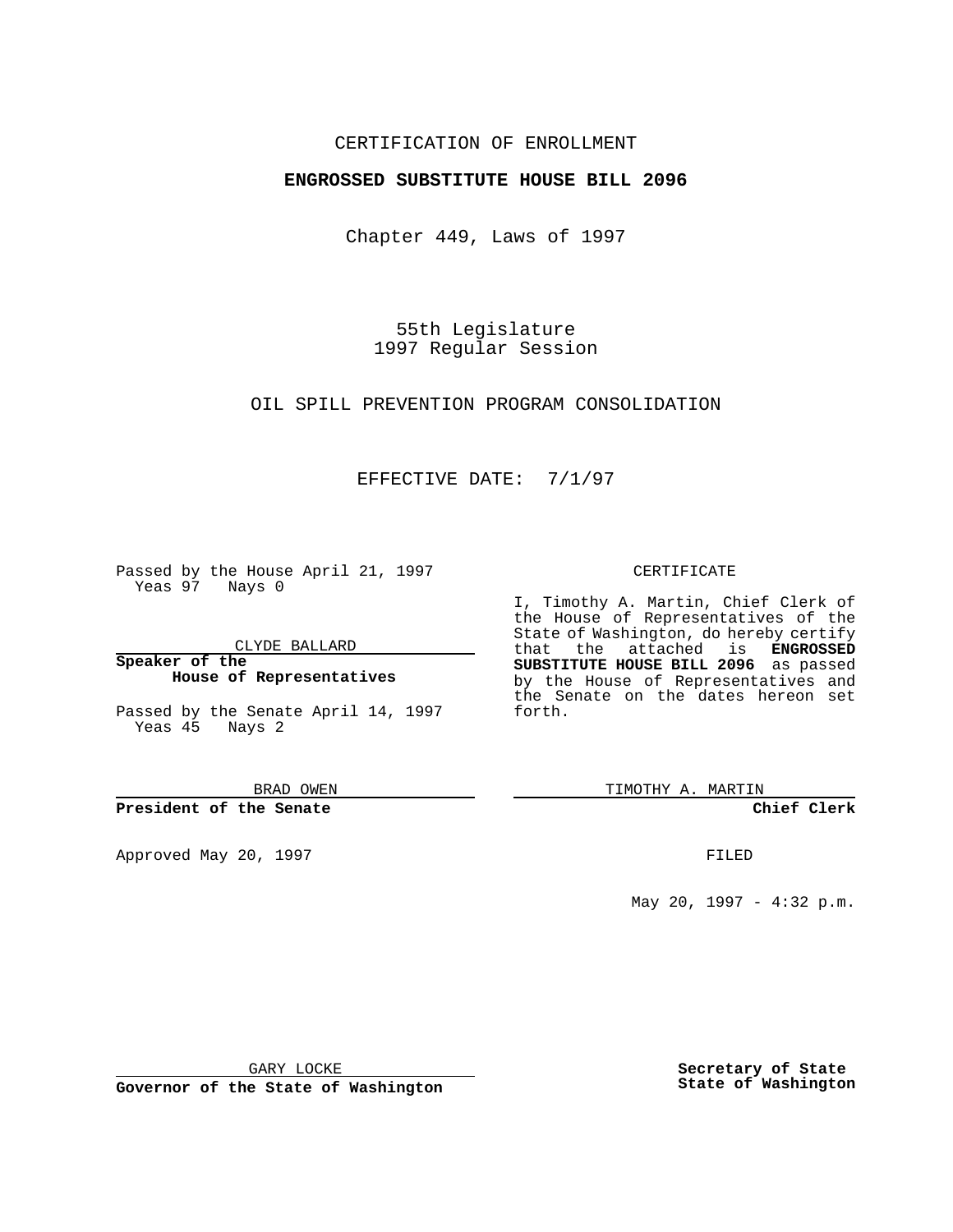# **ENGROSSED SUBSTITUTE HOUSE BILL 2096** \_\_\_\_\_\_\_\_\_\_\_\_\_\_\_\_\_\_\_\_\_\_\_\_\_\_\_\_\_\_\_\_\_\_\_\_\_\_\_\_\_\_\_\_\_\_\_

\_\_\_\_\_\_\_\_\_\_\_\_\_\_\_\_\_\_\_\_\_\_\_\_\_\_\_\_\_\_\_\_\_\_\_\_\_\_\_\_\_\_\_\_\_\_\_

AS AMENDED BY THE SENATE

Passed Legislature - 1997 Regular Session

#### **State of Washington 55th Legislature 1997 Regular Session**

**By** House Committee on Agriculture & Ecology (originally sponsored by Representatives Chandler and K. Schmidt)

Read first time 03/05/97.

 AN ACT Relating to consolidating and funding of the state's oil spill prevention programs within the department of ecology; amending RCW 43.21I.005, 82.23B.020, and 90.56.510; creating new sections; providing an effective date; providing an expiration date; and declaring an emergency.

BE IT ENACTED BY THE LEGISLATURE OF THE STATE OF WASHINGTON:

 **Sec. 1.** RCW 43.21I.005 and 1991 c 200 s 401 are each amended to read as follows:

 (1) The legislature declares that Washington's waters have irreplaceable value for the citizens of the state. These waters are vital habitat for numerous and diverse marine life and wildlife and the source of recreation, aesthetic pleasure, and pride for Washington's citizens. These waters are also vital for much of Washington's economic vitality.

 The legislature finds that the transportation of oil on these waters creates a great potential hazard to these important natural resources. The legislature also finds that there is no state agency responsible for maritime safety to ensure this state's interest in preserving these resources.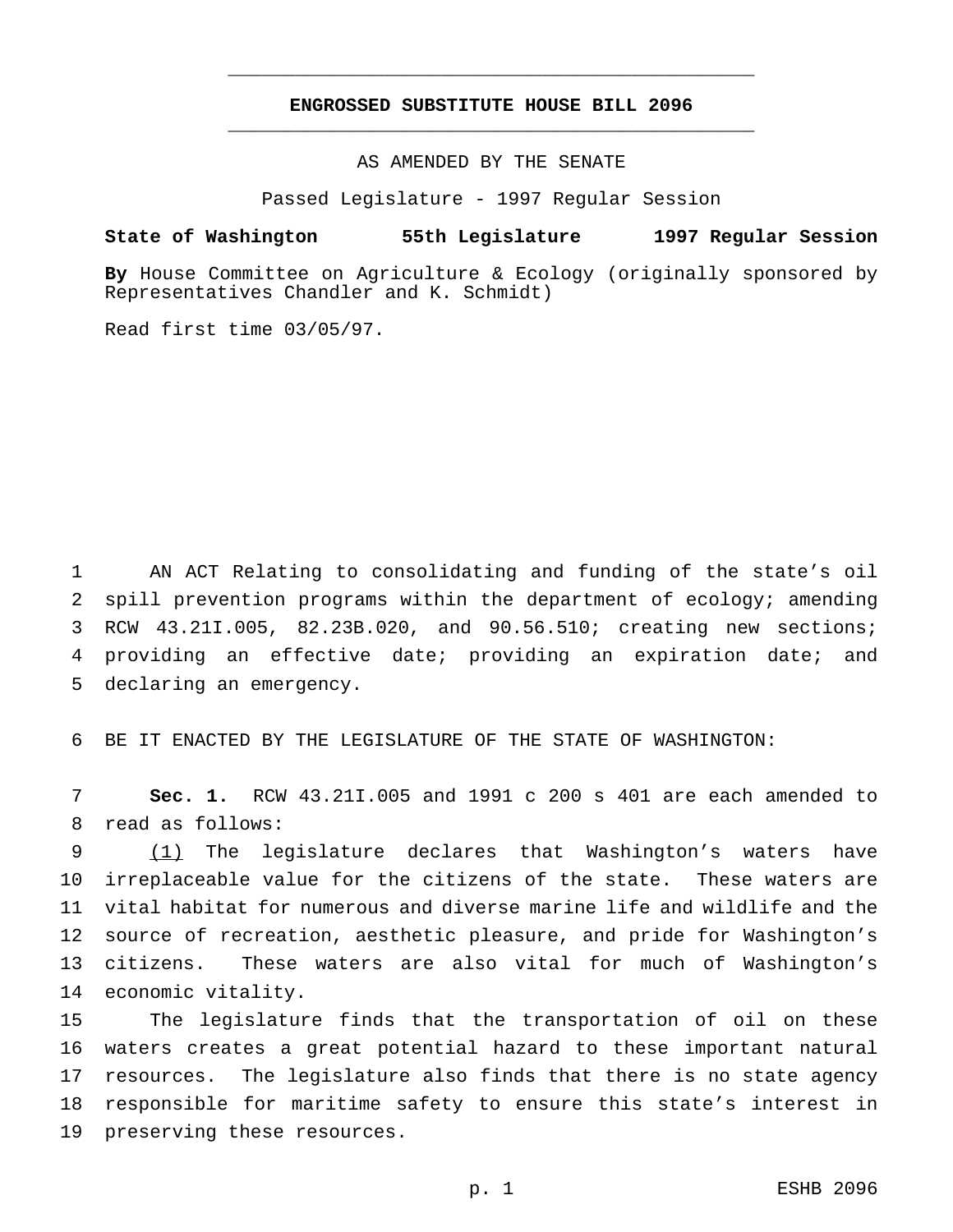The legislature therefore finds that in order to protect these waters it is necessary to establish an office of marine safety which will have the responsibility to promote the safety of marine transportation in Washington.

 (2) The legislature finds that adequate funding is necessary for the state to continue its priority focus on the prevention of oil spills, as well as maintain a strong oil spill response, planning, and 8 environmental restoration capability. The legislature further finds that long-term environmental health of the state's waters depends upon 10 the strength and vitality of its oil spill prevention and response program that fosters planning, coordination, and incident command. To 12 that end, the merger of the office of marine safety with the department of ecology shall: Ensure coordination via streamlining the marine 14 safety functions of two agencies into one; provide a focused prevention 15 and response program under a single administration; generate efficient incident command response capability and continue to meet the 17 challenges threatening marine safety and the environment; and increase accountability to the public, the executive branch, and the legislature.

 (3) It is the intent of the legislature that the state's oil spill prevention, response, planning, and environmental restoration activities be sufficiently funded to maintain a strong prevention and response program. It is further the intent of the legislature that the merger of the office of marine safety with the department of ecology be accomplished in an organizational manner that maintains a priority focus and position for the oil spill prevention and response program. The merger shall allow for ready identification of the program by the public and ensure no diminution in the state's commitment to marine 29 safety and environmental protection as follows:

 (a) The director of the department of ecology shall consolidate all of the agency's oil spill prevention, planning, and response programs and personnel into a division or equivalent unit of organization within 33 the department. The division shall be managed by a single 34 administrator who is an assistant director or person of equivalent status in the department's organization. The administrator shall 36 report directly to the director.

 (b) The consolidated oil spill program unit within the department shall maintain prevention of oil spills as a specific program.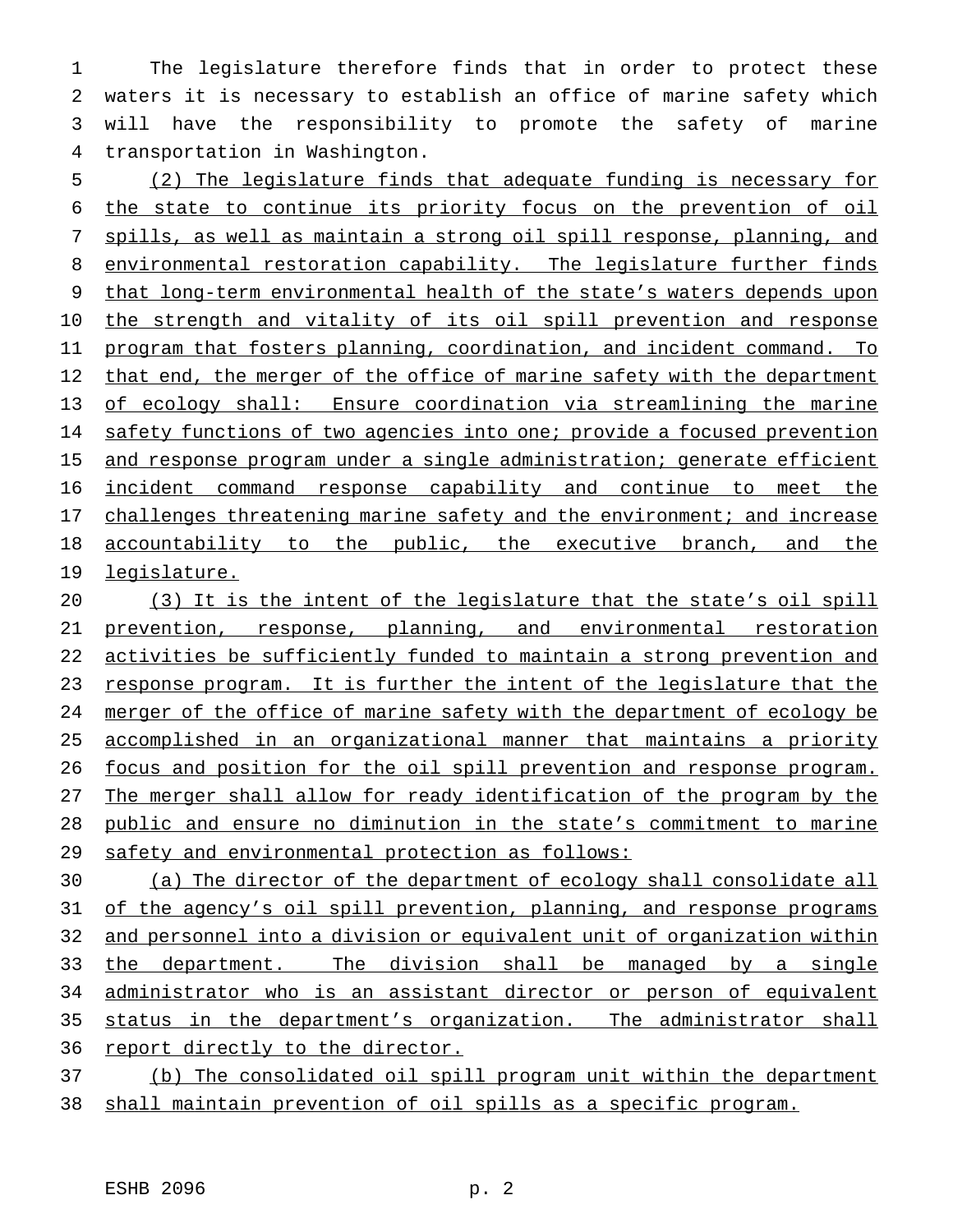(c) The department shall identify and participate in resolving threats to safety of marine transportation and the impact of marine 3 transportation on the environment.

 **Sec. 2.** RCW 82.23B.020 and 1995 c 399 s 214 are each amended to read as follows:

 (1) An oil spill response tax is imposed on the privilege of receiving crude oil or petroleum products at a marine terminal within this state from a waterborne vessel or barge operating on the navigable waters of this state. The tax imposed in this section is levied upon the owner of the crude oil or petroleum products immediately after receipt of the same into the storage tanks of a marine terminal from a 12 waterborne vessel or barge at the rate of  $((\text{two}))$  one cent $((s))$  per barrel of crude oil or petroleum product received.

 (2) In addition to the tax imposed in subsection (1) of this section, an oil spill administration tax is imposed on the privilege of receiving crude oil or petroleum products at a marine terminal within this state from a waterborne vessel or barge operating on the navigable waters of this state. The tax imposed in this section is levied upon the owner of the crude oil or petroleum products immediately after receipt of the same into the storage tanks of a marine terminal from a 21 waterborne vessel or barge at the rate of ((three)) four cents per barrel of crude oil or petroleum product.

 (3) The taxes imposed by this chapter shall be collected by the marine terminal operator from the taxpayer. If any person charged with collecting the taxes fails to bill the taxpayer for the taxes, or in the alternative has not notified the taxpayer in writing of the imposition of the taxes, or having collected the taxes, fails to pay them to the department in the manner prescribed by this chapter, whether such failure is the result of the person's own acts or the result of acts or conditions beyond the person's control, he or she shall, nevertheless, be personally liable to the state for the amount of the taxes. Payment of the taxes by the owner to a marine terminal operator shall relieve the owner from further liability for the taxes. (4) Taxes collected under this chapter shall be held in trust until paid to the department. Any person collecting the taxes who appropriates or converts the taxes collected shall be guilty of a gross misdemeanor if the money required to be collected is not available for payment on the date payment is due. The taxes required by this chapter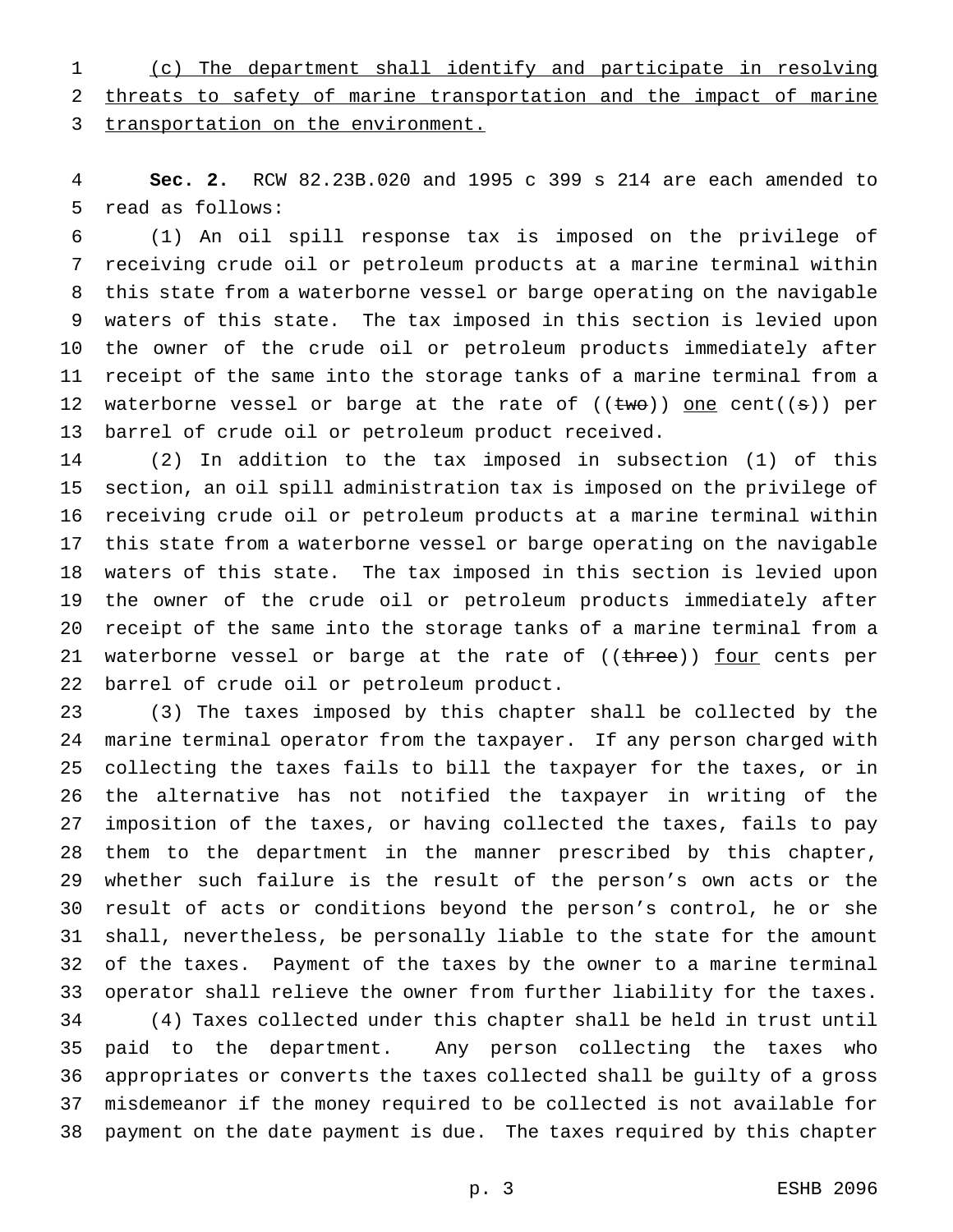to be collected shall be stated separately from other charges made by the marine terminal operator in any invoice or other statement of account provided to the taxpayer.

 (5) If a taxpayer fails to pay the taxes imposed by this chapter to the person charged with collection of the taxes and the person charged with collection fails to pay the taxes to the department, the department may, in its discretion, proceed directly against the taxpayer for collection of the taxes.

 (6) The taxes shall be due from the marine terminal operator, along with reports and returns on forms prescribed by the department, within twenty-five days after the end of the month in which the taxable activity occurs.

 (7) The amount of taxes, until paid by the taxpayer to the marine terminal operator or to the department, shall constitute a debt from the taxpayer to the marine terminal operator. Any person required to collect the taxes under this chapter who, with intent to violate the provisions of this chapter, fails or refuses to do so as required and any taxpayer who refuses to pay any taxes due under this chapter, shall be guilty of a misdemeanor as provided in chapter 9A.20 RCW.

 (8) Upon prior approval of the department, the taxpayer may pay the taxes imposed by this chapter directly to the department. The department shall give its approval for direct payment under this section whenever it appears, in the department's judgment, that direct payment will enhance the administration of the taxes imposed under this chapter. The department shall provide by rule for the issuance of a direct payment certificate to any taxpayer qualifying for direct payment of the taxes. Good faith acceptance of a direct payment certificate by a terminal operator shall relieve the marine terminal operator from any liability for the collection or payment of the taxes imposed under this chapter.

 (9) All receipts from the tax imposed in subsection (1) of this section shall be deposited into the state oil spill response account. All receipts from the tax imposed in subsection (2) of this section shall be deposited into the oil spill administration account.

 (10) Within forty-five days after the end of each calendar quarter, the office of financial management shall determine the balance of the oil spill response account as of the last day of that calendar quarter. Balance determinations by the office of financial management under this section are final and shall not be used to challenge the validity of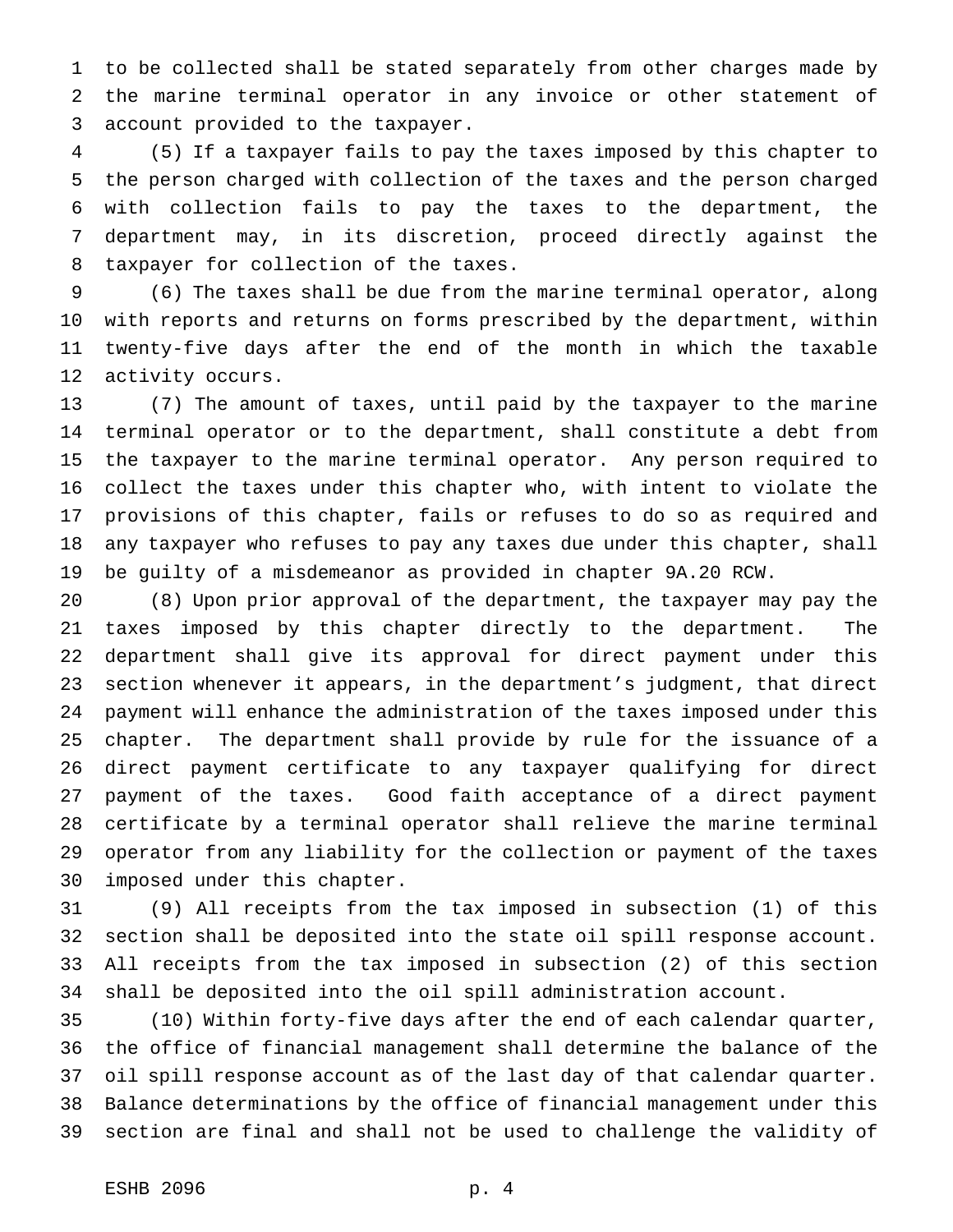any tax imposed under this chapter. The office of financial management shall promptly notify the departments of revenue and ecology of the account balance once a determination is made. For each subsequent calendar quarter, the tax imposed by subsection (1) of this section shall be imposed during the entire calendar quarter unless:

 (a) Tax was imposed under subsection (1) of this section during the immediately preceding calendar quarter, and the most recent quarterly 8 balance is more than ((twenty-five)) ten million dollars; or

 (b) Tax was not imposed under subsection (1) of this section during the immediately preceding calendar quarter, and the most recent 11 quarterly balance is more than ((<del>fifteen</del>)) nine million dollars.

12 (((11) The office of marine safety, the department of revenue, and 13 the department of community, trade, and economic development shall study tax credits for taxpayers employing vessels with the best achievable technology and the best available protection to reduce the risk of oil spills to the navigable waters of the state and submit the 17 study to the appropriate standing committees of the legislature by 18 December 1, 1992.))

 **Sec. 3.** RCW 90.56.510 and 1995 2nd sp.s. c 14 s 525 are each amended to read as follows:

 (1) The oil spill administration account is created in the state treasury. All receipts from RCW 82.23B.020(2) shall be deposited in the account. Moneys from the account may be spent only after appropriation. The account is subject to allotment procedures under 25 chapter 43.88 RCW. ((On July 1 of each odd-numbered year, if receipts 26 deposited in the account from the tax imposed by RCW 82.23B.020(2) for the previous fiscal biennium exceed the amount appropriated from the 28 account for the previous fiscal biennium, the state treasurer shall 29 transfer the amount of receipts exceeding the appropriation to the oil 30 spill response account.)) If, on the first day of any calendar month, 31 the balance of the oil spill response account is greater than ((twenty-32 <del>five</del>)) ten million dollars and the balance of the oil spill administration account exceeds the unexpended appropriation for the current biennium, then the tax under RCW 82.23B.020(2) shall be suspended on the first day of the next calendar month until the beginning of the following biennium, provided that the tax shall not be suspended during the last six months of the biennium. If the tax imposed under RCW 82.23B.020(2) is suspended during two consecutive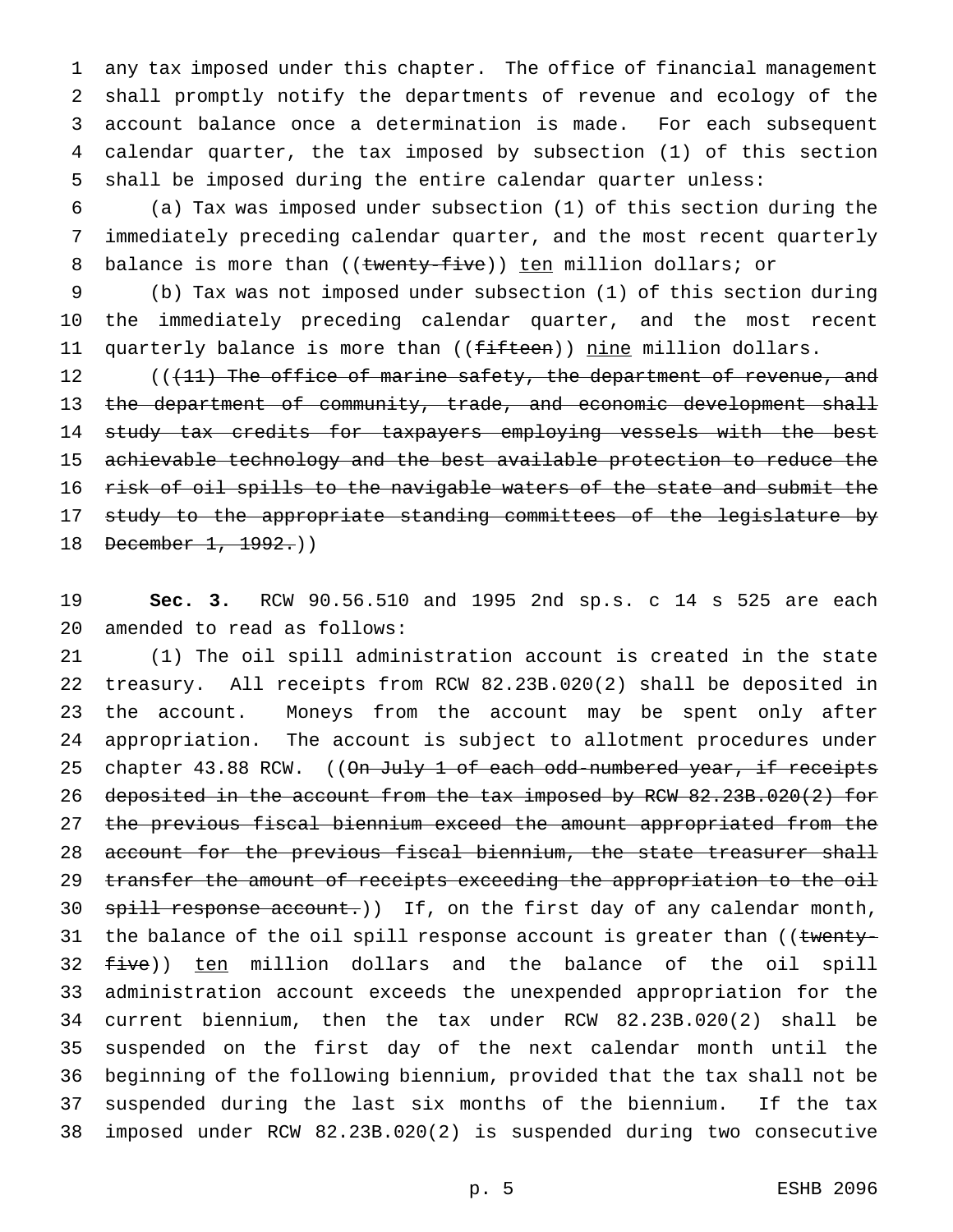biennia, the department shall by November 1st after the end of the second biennium, recommend to the appropriate standing committees an adjustment in the tax rate. For the biennium ending June 30, 1997, the state treasurer may transfer up to \$1,718,000 from the oil spill response account to the oil spill administration account to support appropriations made from the oil spill administration account in the omnibus and transportation appropriations acts adopted not later than June 30, 1997.

 (2) Expenditures from the oil spill administration account shall be used exclusively for the administrative costs related to the purposes of this chapter, and chapters 90.48, 88.40, and 88.46 RCW. Starting with the 1995-1997 biennium, the legislature shall give activities of state agencies related to prevention of oil spills priority in funding from the oil spill administration account. Costs of administration include the costs of:

(a) Routine responses not covered under RCW 90.56.500;

(b) Management and staff development activities;

 (c) Development of rules and policies and the state-wide plan provided for in RCW 90.56.060;

 (d) Facility and vessel plan review and approval, drills, inspections, investigations, enforcement, and litigation;

(e) Interagency coordination and public outreach and education;

 (f) Collection and administration of the tax provided for in chapter 82.23B RCW; and

 (g) Appropriate travel, goods and services, contracts, and equipment.

 NEW SECTION. **Sec. 4.** All employees of the office of marine safety are transferred to the jurisdiction of the department of ecology. All employees classified under chapter 41.06 RCW, the state civil service law, are assigned to the department of ecology to perform their usual duties upon the same terms as formerly, without any loss of rights, subject to any action that may be appropriate thereafter in accordance with the laws and rules governing state civil service.

 NEW SECTION. **Sec. 5.** (1) An oil spill prevention and response advisory committee is created within the department of ecology. The committee shall consist of eleven members as follows: Four legislators, one from each caucus; one member each to represent pilots